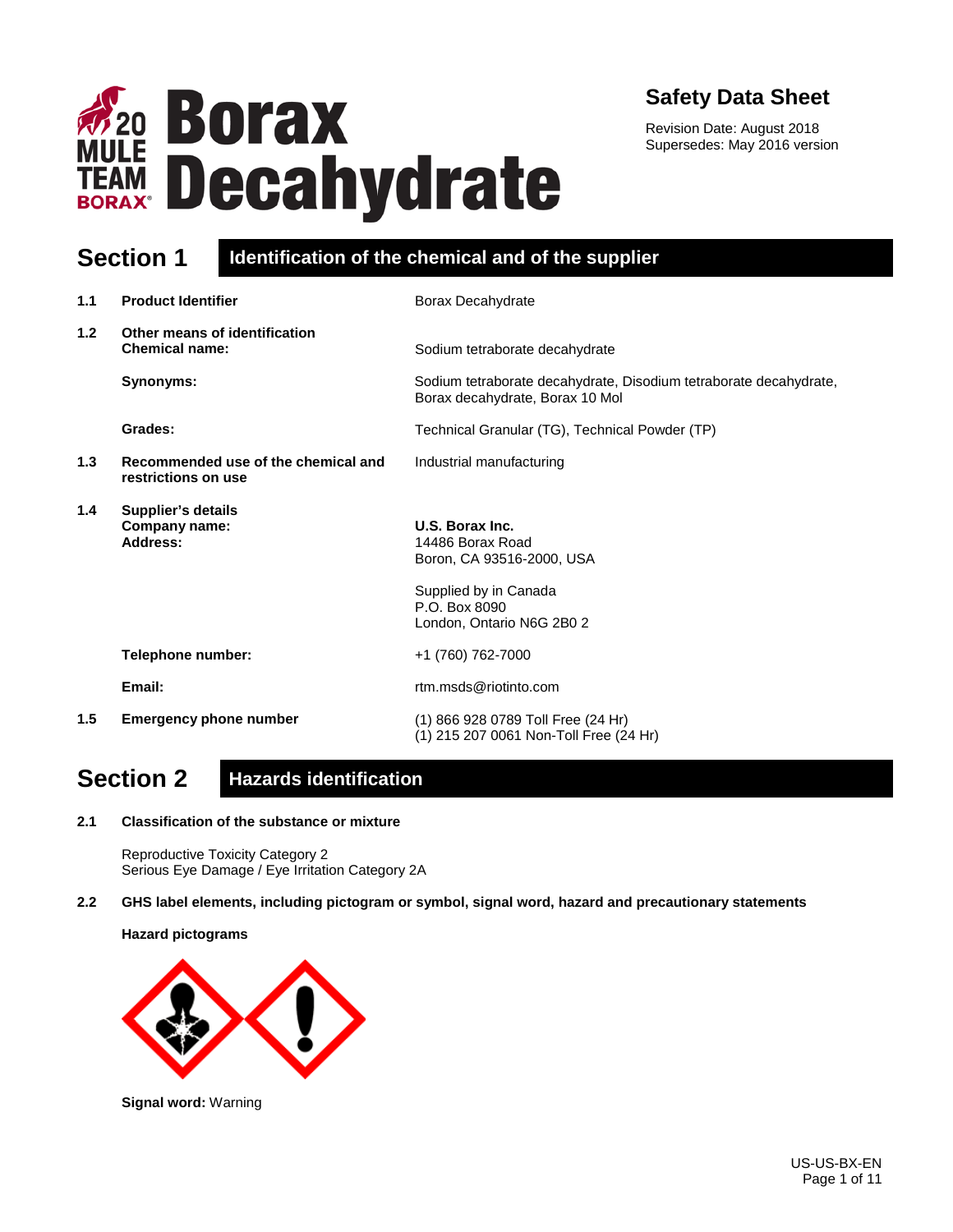#### **Hazard statements:**

H361: Suspected of damaging fertility or the unborn child.

H319: Causes serious eye irritation.

#### **Precautionary statements:**

P202: Do not handle until all safety precautions have been read and understood.

P280: Wear eye protection.

P308+P313: IF exposed or concerned: Get medical advice/attention.

P305+P351+P338: IF IN EYES: Rinse cautiously with water for several minutes. Remove contact lenses, if present and easy to do. Continue rinsing.

P501: Dispose of contents/container in accordance with local regulation.

#### **Other hazards which do not result in classification (e.g. dust explosion hazard):** None

### **Section 3 Composition/information on ingredients**

#### **3.1 Substances**

| <b>Chemical name</b>           | CAS No.   | $\%$ content | See Section 8 for            |
|--------------------------------|-----------|--------------|------------------------------|
| Sodium tetraborate decahydrate | 1303-96-4 | >99.4        | Occupational Exposure Limits |

### **Section 4 First aid measures**

#### **4.1 Description of necessary first aid measures**

Protection of first-aiders: No special protective clothing is required.

**Inhalation:** If symptoms such as nose or throat irritation are observed, remove to fresh air.

**Eye contact:** Use eye wash fountain or fresh water to cleanse eye. If irritation persists for more than 30 minutes, seek medical attention.

**Skin contact:** No treatment necessary.

**Ingestion:** Swallowing small quantities (one teaspoon) will cause no harm to healthy adults. If larger amounts are swallowed, give two glasses of water to drink and seek medical attention.

- **4.2 Most important symptoms and effects both acute and delayed:** Symptoms of accidental over-exposure to high doses of inorganic borate salts have been associated with ingestion or absorption through large areas of severely damaged skin. These may include nausea, vomiting, and diarrhoea, with delayed effects of skin redness and peeling (see Section 11).
- **4.3 Indication of any immediate medical attention and special treatment needed:** Note to physicians: Supportive care only is required for adult ingestion of less than a few grams of the product. For ingestion of larger amounts, maintain fluid and electrolyte balance and maintain adequate kidney function. Gastric lavage is only recommended for heavily exposed, symptomatic patients in whom emesis has not emptied the stomach. Hemodialysis should be reserved for patients with massive acute absorption, especially for patients with compromised renal function. Boron analyses of urine or blood are only useful for verifying exposure and are not useful for evaluating severity of poisoning or as a guide in treatment<sup>1</sup>.

## **Section 5 Fire-fighting measures**

**5.1 Suitable extinguishing media:** Use extinguishing media that are appropriate to local circumstances and the surrounding environment.

**Unsuitable extinguishing media:** None

- **5.2 Special hazards arising from the chemical** None. The product is not flammable, combustible or explosive.
- **5.3 Special protective equipment and precautions for fire fighters:**  Not applicable. The product itself is a flame retardant.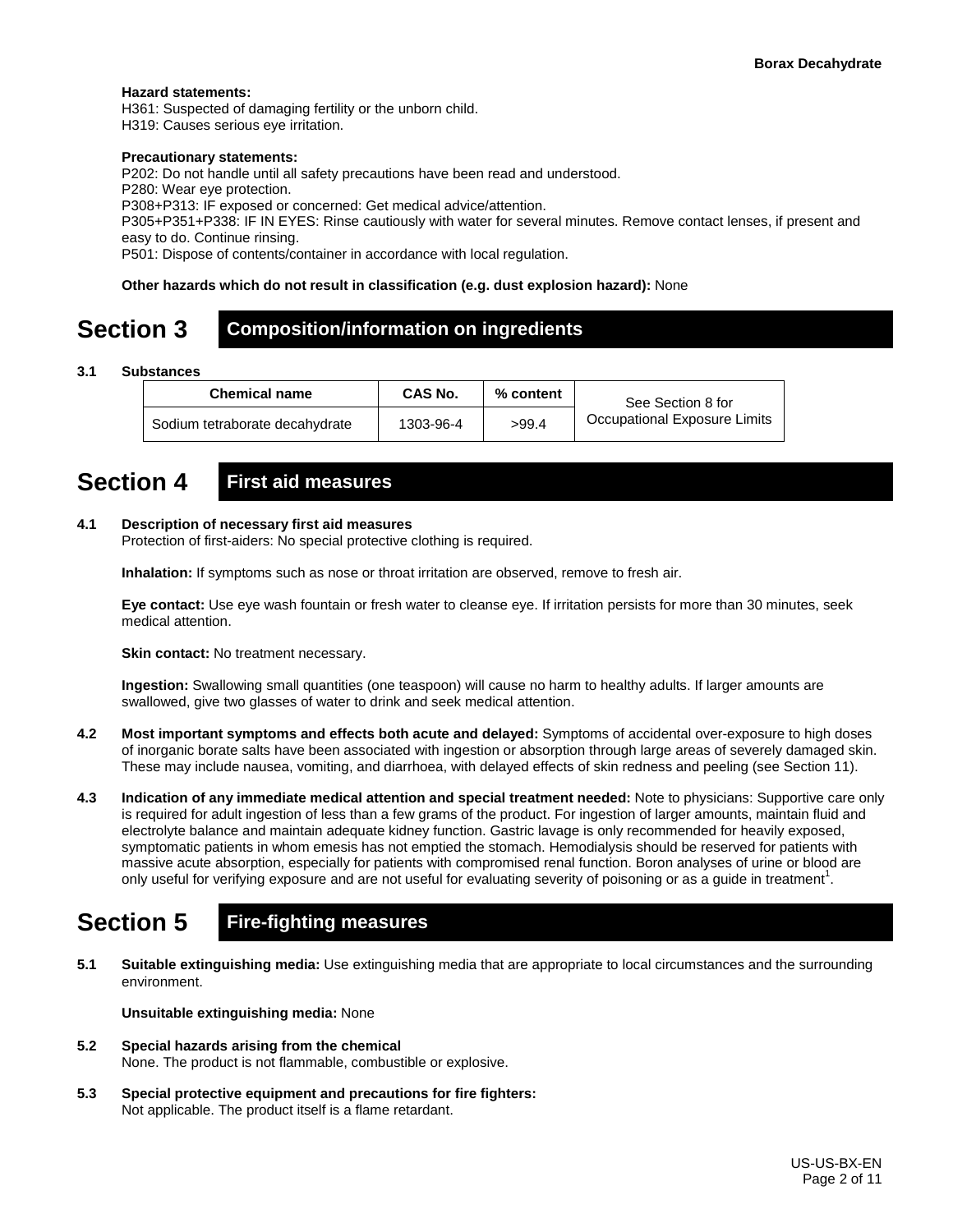# **Section 6 Accidental release measures**

#### **6.1 Personal precaution, protective equipment and emergency procedures**

#### **For non-emergency personnel:**

Eye protection according to ANSI Z.87.1 or other national standards.

#### **For emergency responders:**

Eye protection according to ANSI Z.87.1 or other national standards.

**6.2 Environmental precautions:** The product is a water-soluble white powder that may cause damage to trees or vegetation by root absorption. Avoid contamination of water bodies during clean up and disposal. Advise local water authority that none of the affected water should be used for irrigation or for the abstraction of potable water until natural dilution returns the boron value to its normal environmental background level or meets local water quality standards.

#### **6.3 Methods and material for containment and cleaning up**

**Appropriate containment:** Avoid spillage into water and cover drains.

**Land spill:** Vacuum, shovel or sweep up and place in containers for disposal in accordance with applicable local regulations.

**Spillage into water:** Where possible, remove any intact containers from the water.

#### **6.4 Reference to other sections**

Refer to sections 8, 12 and 13.

### **Section 7 Handling and storage**

#### **7.1 Precautions for safe handling**

Good housekeeping procedures should be followed to minimise dust generation and accumulation. Avoid spills. Do not eat, drink and smoke in work areas. Wash hands after use. Remove contaminated clothing and protective equipment before entering eating areas.

#### **7.2 Conditions for safe storage, including any incompatibilities**

No special handling precautions are required, but dry, indoor storage is recommended. To maintain package integrity and to minimise caking of the product, bags should be handled on a first-in first-out basis.

| Storage temperature:        | Ambient           |
|-----------------------------|-------------------|
| Storage pressure:           | Atmospheric       |
| <b>Special sensitivity:</b> | Moisture (Caking) |

### **Section 8 Exposure controls/personal protection**

#### **8.1 Control parameters**

**Occupational exposure limit values:** In the absence of a national OEL, Rio Tinto Borax recommends and applies internally an Occupational Exposure Limit (OEL) of 1 mg B/m<sup>3</sup>. To convert product into equivalent boron (B) content, multiply by 0.113. ACGIH, which is not a regulatory agency, has established a Threshold Limit Value (TLV) for borates.

| ACGIH                      | 2 mg/m $3$   | 8-hr TWA OEL (mg/m <sup>3</sup> )<br>inhalable fraction - Borate Compounds, inorganic |
|----------------------------|--------------|---------------------------------------------------------------------------------------|
| ACGIH                      | 6 mg/m $3$   | 15 min STEL $(mg/m3)$<br>inhalable fraction - Borate Compounds, inorganic             |
| OSHA/PEL (total dust)      | 15 mg/m $^3$ | Particulate Not Otherwise Classified or Nuisance Dust                                 |
| OSHA/PEL (respirable dust) | 5 mg/ $m3$   | Particulate Not Otherwise Classified or Nuisance Dust                                 |
| Cal OSHA/PEL               | 5 mg/m $3$   | Particulate Not Otherwise Classified or Nuisance Dust                                 |

#### Occupational Exposure Limits: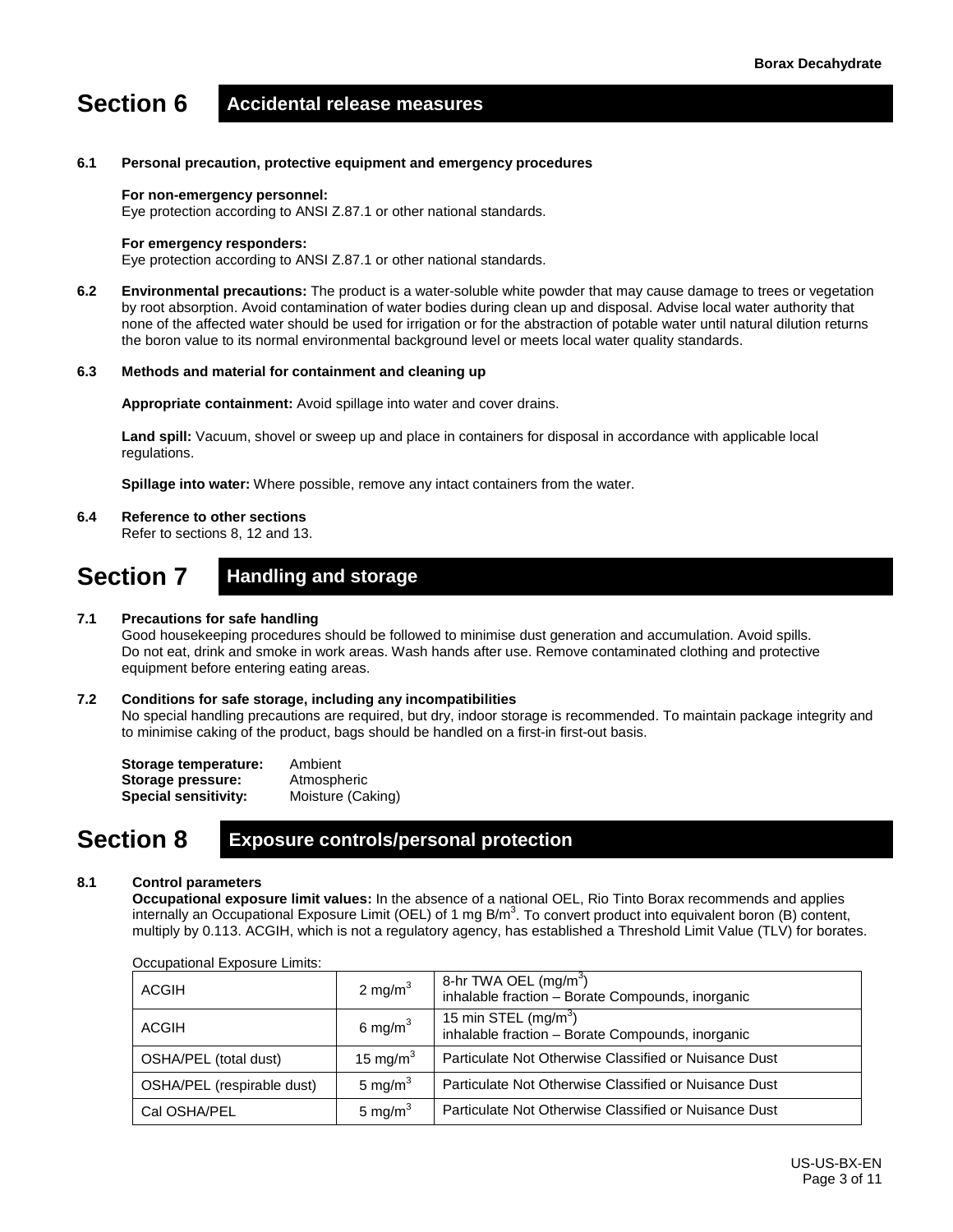**8.2 Appropriate engineering controls:** Use local exhaust ventilation to keep airborne concentrations of dust below permissible exposure limits.

#### **8.3 Personal protection equipment:**

Eye and face protection: Eye protection according to ANSI Z.87.1 or other national standards are required. Skin protection: Standard work gloves (cotton, canvas or leather) may be warranted if environment is excessively dusty. Respiratory protection: Where airborne concentrations are expected to exceed exposure limits, respirators should be used.

### **Section 9 Physical and chemical properties**

#### **9.1 Information on basic physical and chemical properties**

|     | Appearance:                                   | White, crystalline solid                                                                |
|-----|-----------------------------------------------|-----------------------------------------------------------------------------------------|
|     | Odour                                         | Odourless                                                                               |
|     | <b>Odour threshold:</b>                       | Not applicable: odourless                                                               |
|     | pH @ 20°C:                                    | 9.3 (0.1% solution); 9.2 (1.0% solution); 9.3 (4.7% solution)                           |
|     | <b>Melting point/ Freezing point:</b>         | 62°C (enclosed space)                                                                   |
|     | Initial boiling point and boiling range:      | Not applicable                                                                          |
|     | Flash point:                                  | Not applicable: inorganic substance                                                     |
|     | <b>Evaporation rate:</b>                      | Not applicable: non-volatile                                                            |
|     | <b>Flammability:</b>                          | Non-flammable (used as a flame retardant)                                               |
|     | Upper/lower flammability or explosive limits: | Not applicable: non-flammable                                                           |
|     | Vapour pressure:                              | Not applicable                                                                          |
|     | Vapour density:                               | Not applicable                                                                          |
|     | <b>Relative density:</b>                      | 1.72@23°C                                                                               |
|     | Solubility(ies):                              | Water: 49.74 g/L @ 20°C                                                                 |
|     | Partition coefficient; n-octanol/water:       | Log $P_{ow} = -1.53$ @ 22°C                                                             |
|     | Auto-ignition temperature:                    | Not applicable: not self-heating                                                        |
|     | <b>Decomposition temperature:</b>             | Not applicable                                                                          |
|     | <b>Viscosity:</b>                             | Not applicable: solid substance                                                         |
|     | <b>Explosive properties:</b>                  | Not explosive: does not contain chemical groups associated with<br>explosive properties |
|     | <b>Oxidising properties:</b>                  | Not oxidising: does not contain chemical groups associated with<br>oxidising properties |
| 9.2 | <b>Other information</b>                      |                                                                                         |
|     | Molecular weight:                             | 381.37                                                                                  |

### **Section 10 Stability and reactivity**

**10.1 Reactivity:** None known.

**Formula:**

**10.2 Chemical stability:** Under normal ambient temperatures (-40°C to +40°C), the product is stable. When heated it loses water, eventually forming anhydrous borax ( $Na<sub>2</sub>B<sub>4</sub>O<sub>7</sub>$ ).

Na<sub>2</sub>B<sub>4</sub>O<sub>7</sub>.10H<sub>2</sub>O

- **10.3 Possibility of hazardous reactions:** Reaction with strong reducing agents such as metal hydrides or alkali metals will generate hydrogen gas which could create an explosive hazard.
- **10.4 Conditions to avoid:** Avoid contact with strong reducing agents by storing according to good industrial practice.
- **10.5 Incompatible materials**: Strong reducing agents.
- **10.6 Hazardous decomposition products:** None.

### **Section 11 Toxicological Information**

**11.1 Information on the likely routes of exposure (inhalation, ingestion, skin and eye contact)** Inhalation is the most significant route of exposure in occupational and other settings. Dermal exposure is not usually a concern because product is poorly absorbed through intact skin. Product is *not* intended for ingestion.

> US-US-BX-EN Page 4 of 11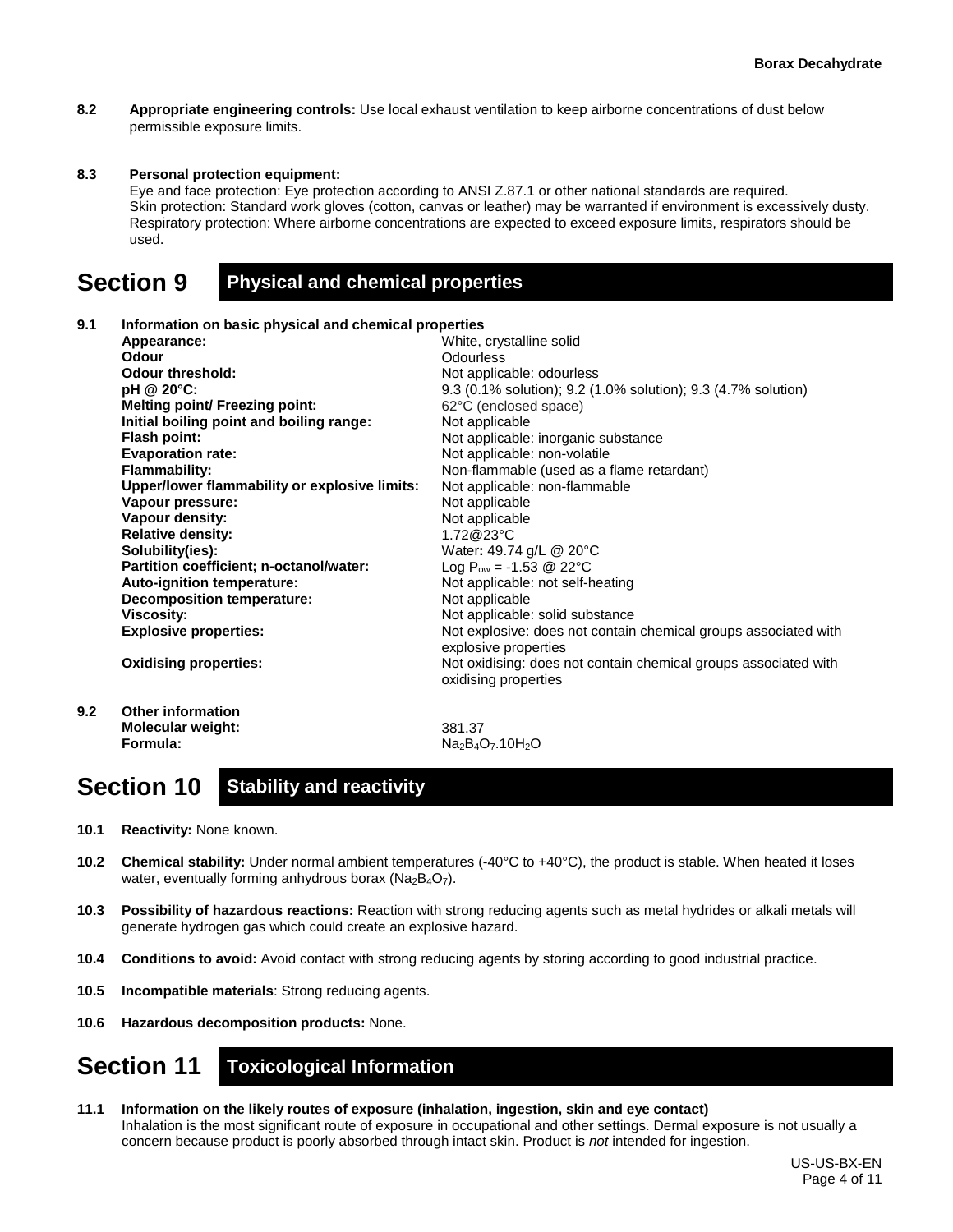#### **(a) Acute toxicity**

Method: Acute Oral Toxicity Study – U.S. EPA FIFRA Guidelines Species: Rat Dose:  $5,150 - 6,000$  mg/kg of body weight Routes of Exposure: Oral Results: Low acute oral toxicity.  $LD_{50}$  in rats is 5,560 mg/kg of body weight. Based on the available data, the classification criteria are not met.

Method: Acute Dermal Toxicity Study – U.S. EPA FIFRA Guidelines Species: Rabbit Dose: 2,000 mg/kg bw Routes of Exposure: Dermal Results: Low acute dermal toxicity; LD<sub>50</sub> in rabbits is  $> 2,000$  mg/kg of body weight. Poorly absorbed through intact skin. Based on the available data, the classification criteria are not met.

Method: Acute Inhalation Toxicity Study – OECD Guideline 403 Species: Rat Dose: 2.03 mg/L Routes of Exposure: Inhalation Results: Low acute inhalation toxicity. LC $_{50}$  in rats is > 2.0 mg/l (or g/m<sup>3</sup>).

#### **(b) Skin corrosion / irritation:**

Method: Primary Dermal Irritation Study – U.S. EPA FIFRA Guidelines Species: New Zealand White Rabbit Dose: 0.5 g moistened with saline Routes of Exposure: Dermal Results: No skin irritation. Mean Primary Irritation Score: 0. Based on the available data, the classification criteria are not met.

#### **(c) Serious eye damage / irritation:**

Method: Eye Irritation Study – similar to OECD Guideline 405 Species: New Zealand White Rabbit Dose: 0.077g Routes of Exposure: Eye Results: Irritating, fully reversible in 14 days. Classification: Eye Irritation Category 2A (Hazard statement: H319: Causes serious eye irritation.) Many years of occupational exposure indicate no adverse effects on human eye.

#### **(d) Respiratory or skin sensitisation:**

Method: Buehler Test – OECD Guideline 406 Species: Guinea Pig Dose: 0.4 g Routes of Exposure: Dermal Results: Not a skin sensitiser. No respiratory sensitisation studies have been conducted. There are no data to suggest that disodium tetraborates are respiratory sensitisers. Based on the available data, the classification criteria are not met.

#### **(e) Germ cell mutagenicity:**

Method: Several in vitro mutagenicity studies have been carried out on boric acid including gene mutation in mammalian cells, unscheduled DNA synthesis, chromosomal aberration and sister chromatid exchange in mammalian cells. Species: L5178Y mouse lymphoma, V79 Chinese hamster cells, C3H/10T1/2 cells, hepatocytes, Chinese hamster ovary (CHO cells). Dose: 1.0 - 10.0 mg/ml (1000 -10000 ppm) boric acid Routes of Exposure: *in vitro* Results: Not mutagenic (based on boric acid). Based on the available data, the classification criteria are not met.

#### **(f) Carcinogenicity:**

Method: OECD 451 equivalent. Species: B6C3F1 mice Dose: 446 ; 1150 mg boric acid/kg bw/day Routes of Exposure: Oral feeding study Results: No evidence of carcinogenicity (based on boric acid). Based on the available data, the classification criteria are not met.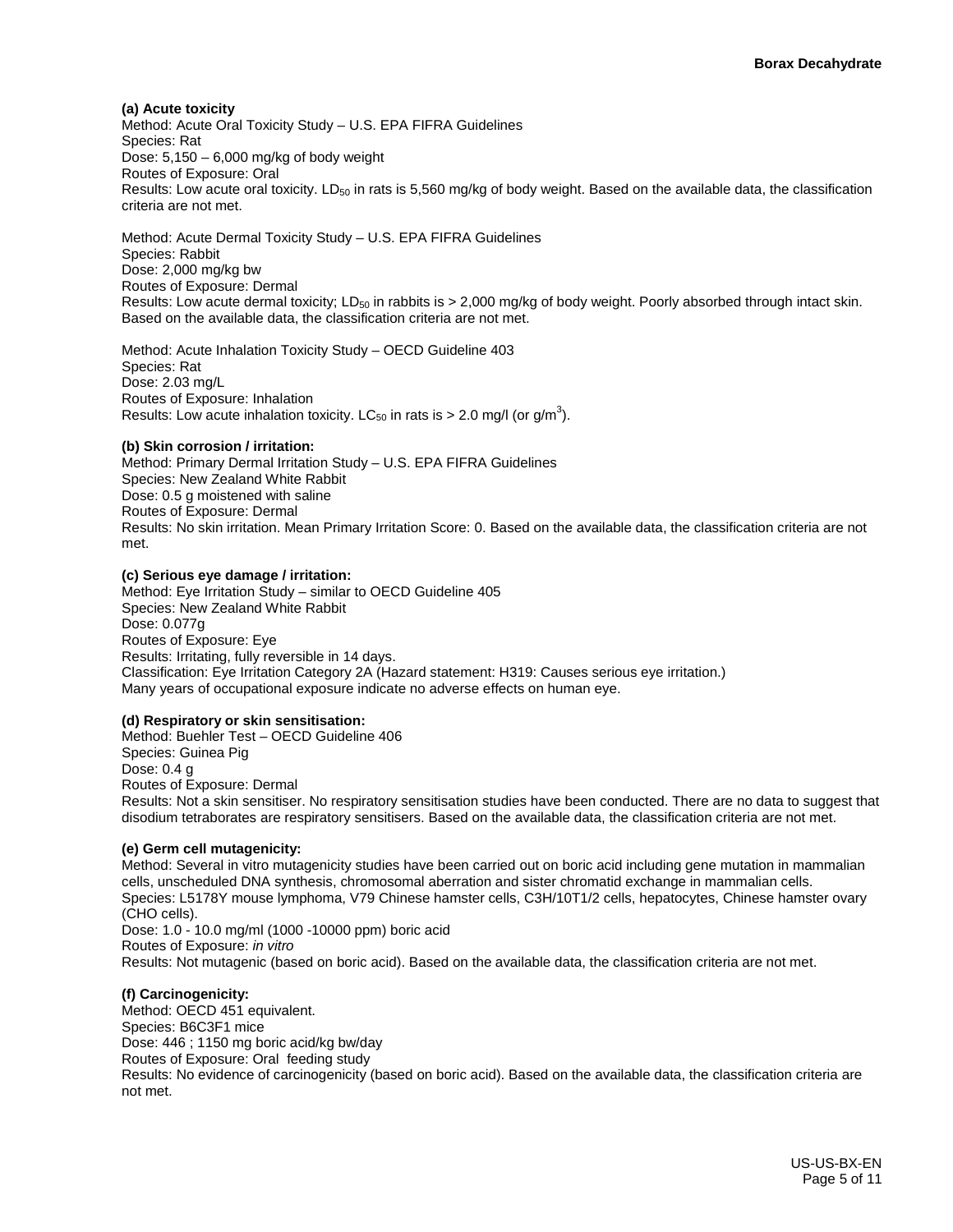#### **(g) Reproductive toxicity:**

Method: Three-generation feeding study, similar to OECD 416 Two-Generation Study Species: Rat Dose: 0; 34 (5.9); 100 (17.5); and 336 (58.5) mg boric acid (mg B)/kg bw/day; and 0; 50 (5.9); 155 (17.5); and 518 (58.5) mg borax (mg B)/kg bw/day Routes of Exposure: Oral feeding study Results: NOAEL in rats for effects on fertility in males is 100 mg boric acid/kg bw and 155 mg sodium tetraborate decahydrate/kg bw; equivalent to 17.5 mg B/kg bw.

Method: Prenatal Developmental Toxicity Study - OECD Guideline 414 Species: Rat

Dose: 0; 19 (3.3); 36 (6.3); 55 (9.6); 76 (13.3) and 143 (25) mg boric acid (mg B)/kg bw.

Routes of Exposure: Oral feeding study

Results: NOAEL in rats for developmental effects on the foetus including foetal weight loss and minor skeletal variations is 55 mg boric acid/kg bw or 9.6 mg B/kg; equivalent to 85 mg disodium tetraborate pentahydrate/kg bw.

Classification: Reproductive Toxicity Category 2 (Hazard statement: H361: Suspected of damaging fertility or the unborn child.)

Method: Occupational studies of evaluating sensitive sperm parameters in highly exposed borate workers. Epidemiological studies evaluating high environmental exposures to boron and developmental effects in humans have been conducted. Species: Human

Dose: A subset of workers was exposed to 125 mg B/day.

Routes of Exposure: Combined oral ingestion and inhalation

Results: No adverse fertility effects in male workers. Epidemiological studies of human developmental effects have shown an absence of effects in exposed borate workers and populations living in areas with high environmental levels of boron.

#### **(h) STOT-single exposure:**

Method: Standard Test Method for Estimating Sensory Irritancy of Airborne Chemicals - ASTM E981-04 (2004) Species: Mouse

Dose:  $186 - 1704$  mg/m<sup>3</sup>

Routes of Exposure: Inhalation

Results: The maximum exposure of 1704 mg/m<sup>3</sup> resulted in a reduced respiratory rate of 33%, graded as moderate irritation. The lowest exposure tested of 186 mg/m<sup>3</sup> sodium tetraborate pentahydrate resulted in a reduced respiration rate of 11%, graded as no irritation. Based on the available data, the classification criteria are not met.

Method: Sensory irritation in human volunteers

Species: Human

Dose:  $5 - 40$  mg/m<sup>3</sup>

Routes of Exposure: Inhalation

Results: A NOAEL for irritation from sodium tetraborate pentahydrate of 10 mg/m<sup>3</sup> among male and female human volunteers under controlled laboratory conditions. At 10  $mg/m<sup>3</sup>$  increased nasal secretion was observed, but occurred in the absence of other irritating effects at a concentration below that considered irritating by volunteers and was not seen in a subsequent study.

#### **(i) STOT-repeated exposure:**

Method: Chronic toxicity study of boric acid and disodium tetraborate decahydrate, similar to OECD 452 Species: Rat

Dose: 0; 33 (5.9); 100 (17.5); 334 (58.5) mg boric acid (B)/kg bw per day (nominal in diet); and 0; 52 (5.9); 155 (17.5); 516 (58.5) mg borax (B)/kg/day (nominal in diet)

Routes of Exposure: Oral feeding study

Results: A NOAEL of 17.5 mg B/kg bw/day equivalent to 118 mg sodium tetraborate pentahydrate/kg bw/day was determined in a chronic feeding study (2 years) in rats and is based on testes effects. Other effects (kidney, haemopoietic system) are regarded only at even higher dose levels. Based on the available data, the classification criteria are not met.

**(j) Aspiration hazard:** Physical form of solid powder indicates no aspiration hazard potential.

#### **11.2 Symptoms related to the physical, and chemical and toxicological characteristics:**

At high concentrations irritation of nose, throat and eye may be observed. Products are *not* intended for ingestion. Small amounts (e.g. a teaspoonful) swallowed accidentally are not likely to cause effects. Symptoms of accidental over-exposure to high doses of inorganic borate salts have been associated with ingestion or absorption through large areas of severely damaged skin. These may include nausea, vomiting, and diarrhoea, with delayed effects of skin redness and peeling.

#### **11.3 Delayed and immediate effects as well as chronic effects from short and long-term exposure:**

Human epidemiological studies show no increase in pulmonary disease in occupational populations with chronic exposures to boric acid and sodium borate dust. Human epidemiological studies indicate no effect on fertility in occupational populations with chronic exposures to borate dust and indicate no effect to a general population with high exposures to

> US-US-BX-EN Page 6 of 11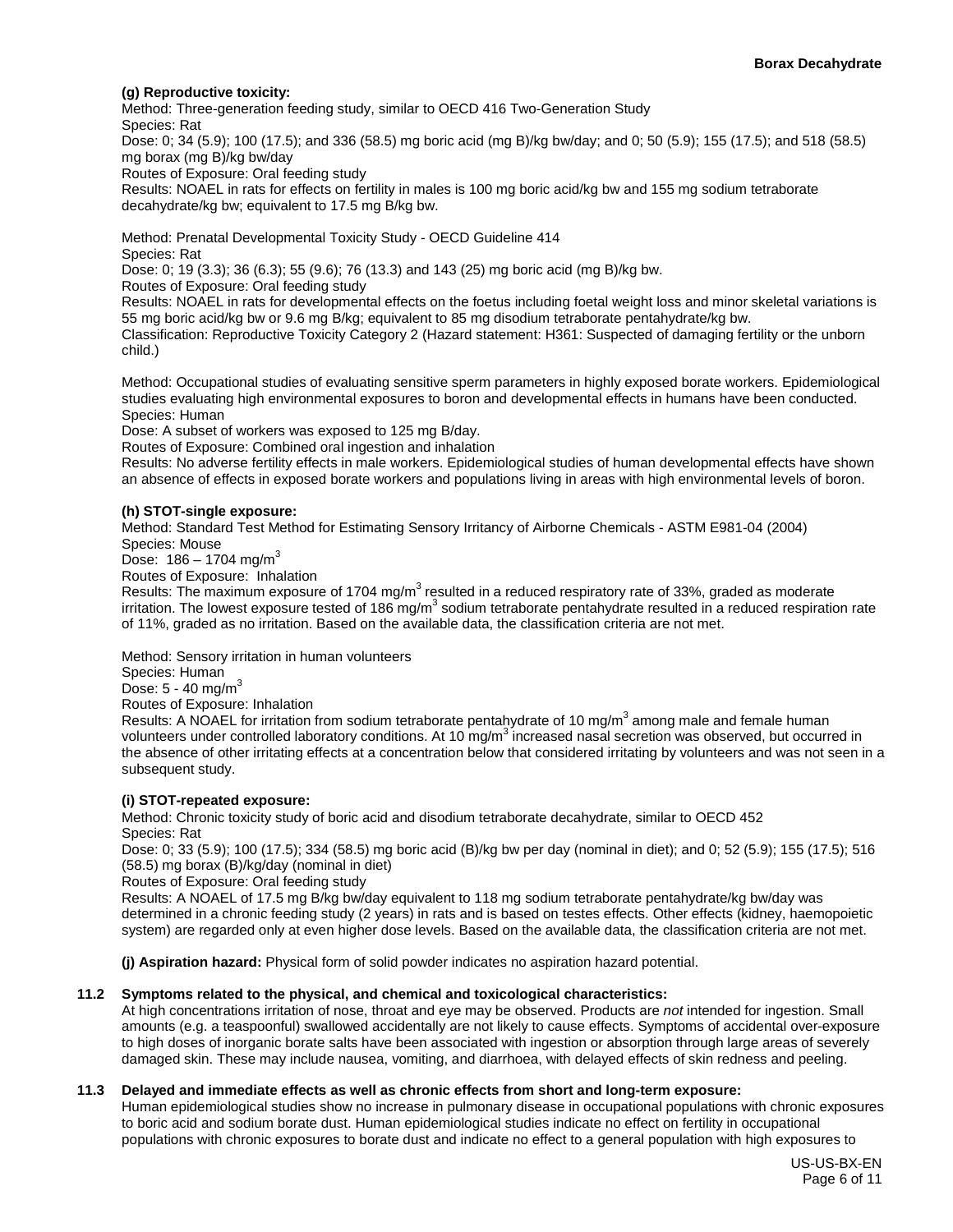borates in the environment.

**11.4 Numerical measures of toxicity (such as acute toxicity)** None. This product is a substance.

### **Section 12 Ecological information**

#### **12.1 Ecotoxicity (aquatic and terrestrial, where available)**

Note that the data values are expressed as boron equivalents. To convert to this product divide the boron equivalent by 0.113. Studies judged to be unreliable or with insufficient information to evaluate are not included.

#### **Freshwater**

Chronic studies

| Taxonomic<br>Group            | Number of<br><b>Taxa Tested</b> | Range of Endpoint Values (geometric NOEC/EC10)                      | <b>References</b> |
|-------------------------------|---------------------------------|---------------------------------------------------------------------|-------------------|
| Algal                         |                                 | 10 mg B/L (Chlorella pyrenoidosa) to 50 mg B/L (Anacystis nidulans) | 3, 4              |
| Higher plants                 |                                 | 4.0 mg B/L (Phragmites australis) to 60 mg B/L (Lemna minor)        | 5, 6              |
| Invertebrate and<br>protozoan |                                 | 5.7 mg B/L (Daphnia magna) to 32 mg B/L (Chironomus riparius)       | 7, 8              |
| Fish                          | 6                               | 2.9 mg B/L (Micropterus salmoides) to 17 mg B/L (Carassius auratus) | 9                 |
| Amphibian                     |                                 | 29 mg B/L (Rana pipiens) to 41 mg B/L (Bufo fowleri)                | 9                 |

Results<sup>2</sup>: Based on the complete data set of 22 species, the HC<sub>5</sub> value of the species sensitivity distribution is 4.05 mg B/L.

#### Acute studies

| Taxonomic<br>Group            | Number of<br>Taxa Tested | Range of Endpoint Values (geometric EC/LC50)                                  | <b>References</b> |
|-------------------------------|--------------------------|-------------------------------------------------------------------------------|-------------------|
| Algal                         | 2                        | 10 mg B/L (Chlorella pyrenoidosa) to 28 mg B/L (Selenastrum<br>capricornutum) | 3, 10             |
| Invertebrate and<br>protozoan | 9                        | 113 mg B/L (Ceriodaphnia dubia) to 1376 mg B/L (Chironomus decorus)           | 11, 12            |
| Fish                          |                          | 80 mg B/L (Pimephales promelas) to 627 mg B/L (Onchorhynchus<br>tschawytscha) | 11, 13            |
| Amphibian                     |                          | 86 mg B/L (Rana pipiens) to 104 mg B/L (Bufo fowleri)                         | 9                 |

Results<sup>2</sup>: Based on the complete data set from 46 studies with 20 species, the HC<sub>5</sub> value of the species sensitivity distribution is 27.3 mg B/L

Classification: Based on the acute data for freshwater species, this substance is not classified as hazardous to the environment.

#### **Marine and Estuarine Data**

Chronic studies

| Taxonomic<br>Group | Number of<br><b>Taxa Tested</b> | Range of Endpoint Values (geometric NOEC/EC10)                                                                          | <b>References</b> |
|--------------------|---------------------------------|-------------------------------------------------------------------------------------------------------------------------|-------------------|
| Algal              | 19                              | 5 mg B/L (Emiliana huxleyi) to >100 mg B/L (Agmenellum<br>guadruplicatum, Anacystis marina, Thallassiorsira pseudonana) |                   |

Results: No data are available for invertebrate or vertebrate species. The results from the freshwater data set are recommended as applicable to marine and estuarine species.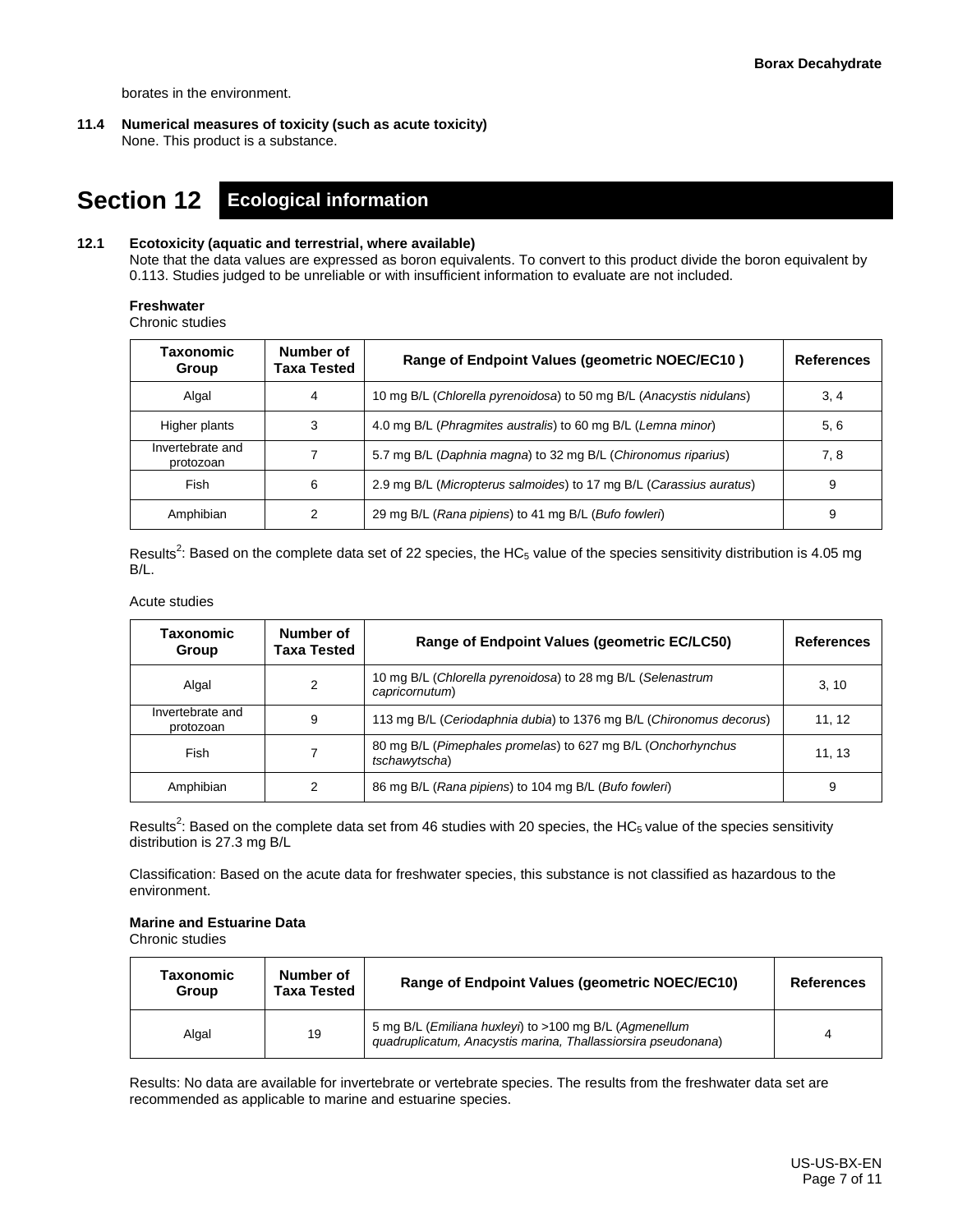Acute studies

| Taxonomic<br>Group | Number of<br><b>Taxa Tested</b> | Range of Endpoint Values (geometric EC/LC50)                             | <b>References</b> |
|--------------------|---------------------------------|--------------------------------------------------------------------------|-------------------|
| Invertebrate       | 3                               | 45 mg B/L (Litopenaeus vannamei) to 83 mg B/L (Americamysis bahia)       | 14.15             |
| Fish               | 2                               | 74 mg B/L (Limanda limanda) to 600 mg B/L (Oncorhynchus<br>tschawvtscha) | 13.16             |

No data are available for algal species.

#### **Sediment**

| Taxonomic<br>Group | Number of<br>Taxa Tested | Range of Endpoint Values (geometric EC/LC50)   | <b>References</b> |
|--------------------|--------------------------|------------------------------------------------|-------------------|
| Invertebrate       |                          | 82.4 mg B/kg sediment dw (Chironomus riparius) | 17.18             |

Results: Although limited, the data suggest that sediment organisms are within range of toxicity of aquatic organisms. In addition, the substance will not partition to the sediment, so a sediment/water partitioning approach is justified.

#### **Sewage Treatment Plants (STP)**

| Taxonomic<br>Group | Number of<br><b>Taxa Tested</b> | Range of Endpoint Values (geometric NOEC/EC10)                            | <b>References</b> |
|--------------------|---------------------------------|---------------------------------------------------------------------------|-------------------|
| Activated sludge   | <b>NA</b>                       | >17.5 mg B/L to 100 mg B/L                                                | 19                |
| <b>Microbes</b>    |                                 | 10 mg B/L (Opercularia bimarginata) to 20 mg B/L (Paramecium<br>caudatum) | 20                |

#### **Terrestrial Data**

Chronic studies

| Taxonomic<br>Group | Number of<br><b>Taxa Tested</b> | Range of Endpoint Values (geometric NOEC/EC10)                                                                          | <b>References</b> |
|--------------------|---------------------------------|-------------------------------------------------------------------------------------------------------------------------|-------------------|
| Plant              | 28                              | 7.2 mg B/kg dw (Zea mays) to 56 mg B/kg dw (Allium cepa)                                                                | 21.22             |
| Invertebrates      | 9                               | 15.4 mg B/kg dw (Folsomia candida) to 87 mg B/kg dw (Caenorhabditis<br>elegans)                                         | 23.24             |
| Soil micro         | 3                               | 12 mg B/kg dw (nitrogen mineralization and nitrification test) to 420 mg<br>B/kg dw (soil nitrogen transformation test) | 25.26             |

Results<sup>2</sup>: Based on the complete data set, the HC<sub>5</sub> value of the species sensitivity distribution is 10.8 mg B/kg dw.

**Phytotoxicity:** Boron is an essential micronutrient for healthy growth of plants. It can be harmful to boron sensitive plants in higher quantities. Care should be taken to minimise the amount of borate product released to the environment.

#### **12.2 Persistence and Degradability**

Biodegradation is not an applicable endpoint since the product is an inorganic substance.

#### **12.3 Bioaccummulative potential**

This product will undergo hydrolysis in water to form undissociated boric acid. Boric acid will not biomagnify through the foodchain. Octanol/Water partition coefficient: Log  $P_{ow} = -0.7570$  @ 25°C (based on boric acid)<sup>27</sup>.

#### **12.4 Mobility in soil**

The product is soluble in water and is leachable through normal soil. Adsorption to soils or sediments is insignificant.

#### **12.5 Other adverse effects**

None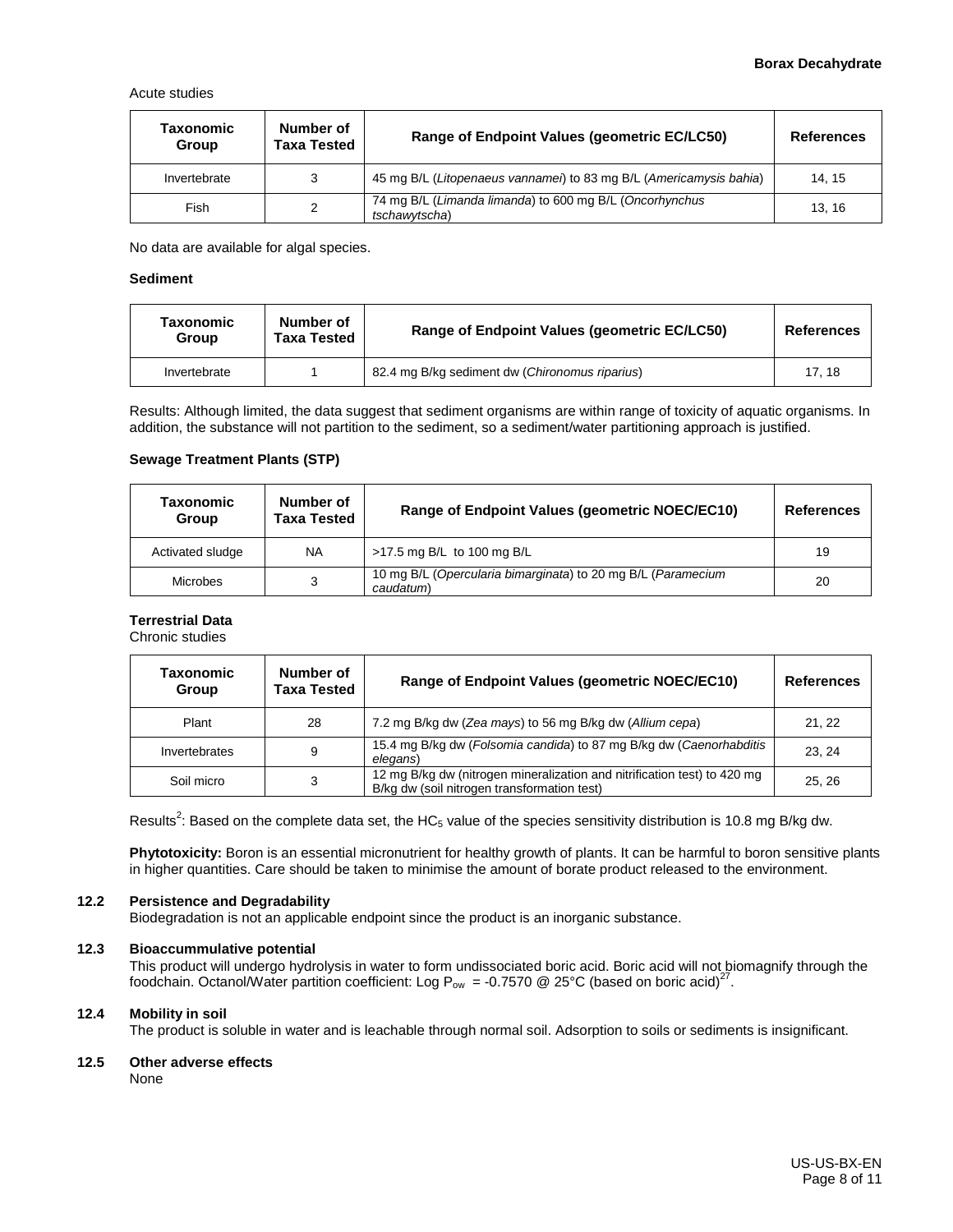Not Regulated Not Regulated Not Regulated Not Regulated Not Regulated

# **Section 13 Disposal considerations**

#### **13.1 Disposal methods**

Product packaging should be recycled where possible. Local authorities should be consulted about any specific local requirements

Such product should, if possible, be used for an appropriate application.

# **Section 14 Transport information**

**Transport Classification for Road (ADR/DOT/TDG) / Rail (RID); Inland waterways (ADN); Sea (IMDG); Air (ICAO/IATA)**

- **14.1 UN Number:**
- **14.2 UN Proper Shipping Name:**
- **14.3 Transport hazard class(es):**
- **14.4 Packing Group:**
- **14.5 Environmental Hazards (e.g. marine pollutant)**
- **14.6 Special precautions for user:**

**14.7 Transport in bulk according to Annex II of Marpol 73/78 and the IBC code:** Not Regulated Not Regulated

### **Section 15 Regulatory information**

**15.1 Safety, health and environmental regulations/legislation specific for the substance or mixture**

**Clean Air Act (Montreal Protocol) - Substances that deplete the ozone layer:** Not manufactured with and does not contain any Class I or Class II ozone depleting substances.

**NPRI (Canada)**: Borax decahydrate is not listed on the Canadian National Pollutant Release Inventory.

**Regulation (EC) No 689/2008 - Export and Import of Dangerous Chemicals**: Not listed.

**National Regulations:** Ensure all national/local regulations are observed.

**U.S. EPA RCRA:** This product is not listed as a hazardous waste under any sections of the Resource Conservation and Recovery Act (RCRA) or regulations (40 CFR 261 *et seq*).

**Superfund:** CERCLA/SARA. This product is not listed under CERCLA (Comprehensive Environmental Response Compensation and Liability Act) or its 1986 amendments, SARA (Superfund Amendments and Reauthorization Act), including substances listed under Section 313 of SARA, Toxic Chemicals, 42 USC 11023, 40 CFR 372.65, Section 302 of SARA, Extremely Hazardous Substances, 42 USC 11002, 40 CFR 355, or the CERCLA Hazardous Substances list, 42 USC 9604, 40 CFR 302.

**Safe Drinking Water Act (SDWA):** This product is not regulated under the SDWA, 42 USC 300g-1, 40 CFR 141 *et seq*. Consult state and local regulations for possible water quality advisories regarding boron compounds.

#### **Clean Water Act (CWA) (Federal Water Pollution Control Act):** 33 USC 1251 *et seq*.

- **a)** This product is not itself a discharge covered by any water quality criteria of Section 304 of the CWA, 33 USC 1314.
- **b)** It is not on the Section 307 List of Priority Pollutants, 33 USC 1317, 40 CFR 129.
- **c)** It is not on the Section 311 List of Hazardous Substances, 33 USC 1321, 40 CFR 116.

**IARC:** The International Agency for Research on Cancer (IARC) (a unit of the World Health Organization) does not list or categorize this product as a carcinogen.

**NTP Biennial Report on Carcinogens:** This product is not listed.

**OSHA carcinogen:** This product is not listed.

**California Proposition 65:** This product is not listed on the Proposition 65 list of carcinogens or reproductive toxicants.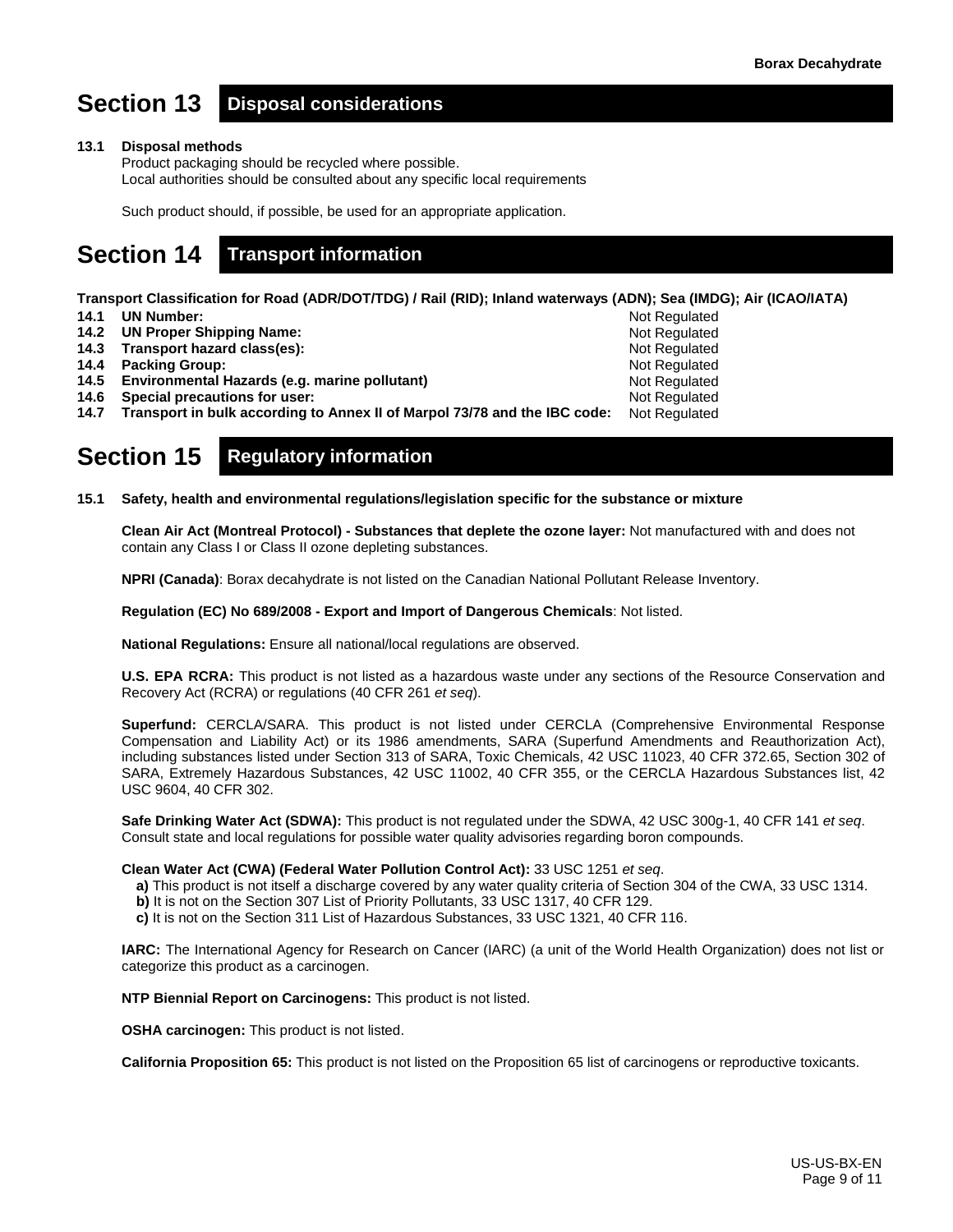#### **Borax Decahydrate**

**Chemical inventory listing:** The listing is sometimes under the Inventory number of the anhydrous form of this inorganic salt.

| 1330-43-4 |
|-----------|
| 1330-43-4 |
| 215-540-4 |
| 1330-43-4 |
| 1330-43-4 |
| $(1)-69$  |
| 1330-43-4 |
| 1330-43-4 |
| KE-03483  |
|           |

# **Section 16 Other information**

- **16.1 Date of revision:** August 2018
- **16.2 Revision Details:** Removed Acute Cat 5 classification from Section 11 as LD50 does not meet criteria.

#### **16.3 References:**

- 1. Litovitz T L, Norman S A, Veltri J C, Annual Report of the American Association of Poison Control Centers Data Collection System. Am. J. Emerg. Med. (1986), 4, 427-458
- 2. Chemical Safety Report "Disodium Tetraborate, Anhydrous" December 2010, updated 2012 <http://apps.echa.europa.eu/registered/registered-sub.aspx#search>
- 3. Fernandez et al. (1984) Phyton (Buenos Aires) 44: 125-133.
- 4. Antia and Cheng (1975) J Fish Res Bd Can 32: 2487-2494.
- 5. Bergman, Bruchlos, Marks (1995) Tenside Surf Det 32: 229-237.
- 6. Wang (1986) Environ Poll (Ser B) 11: 1-14.
- 7. Gersich and Milazzo (1990) Arch. Environ. Contam. Toxicol. 19: 72-76.
- 8. Hooftman, van Dongelen-Sevenhuijsen and de Haan (2000). Unpublished report no. V99.1146 to Borax Europe Limited.
- 9. Dyer (2001) Chemosphere 44: 369-376.
- 10. Hansveit and Oldersma (2000) Unpublished report no: V99-157 to Borax Europe Limited.
- 11.Soucek, Dickinson, Major (2010) Unpublished report to REACH Consortium for Borates.
- 12. Maier and Knight (1991) Arch. Environ. Contam. Toxicol. 20, 282 287.
- 13. Hamilton and Buhl (1990) Arch. Environ. Contam. Toxicol. 19, 366-373.
- 14. Li, et al. (2007) Aquaculture 278, 175-178.
- 15.Pillard et al. (2002) Environ Toxicol Chem, 21, 2131-2137.
- 16.Taylor et al. (1985) Aquat Toxicol, 7, 135-144.
- 17.Gerke, A (2011a). Unpublished report to REACH Consortium for Borates.
- 18.Gerke, A (2011b). Unpublished report to REACH Consortium for Borates.
- 19. Hanstveit and Schoonmade (2000). Unpublished report no.: V99.156 to Borax Europe Limited.
- 20.Guhl (2000) SÖFW-Journal 126: 17-24.
- 21. Hosseini et al. (2007) J Plant Nutrition, 30, 773-781.
- 22.Aquaterra Environmental (1998) Unpublished report to Environment Canada, Environmental Technology Centre.
- 23.Becker-van Slooten, Campiche, Tarradellas (2003). Unpublished report to Environment Canada, Environmental Technology Centre.
- 24. Moser and Becker (2009) Unpublished report to REACH Consortium for Borates.
- 25.Van Laer, Salaets, Smolders (2010) Unpublished report to REACH Consortium for Borates.
- 26.Förster and Becker (2009) Unpublished report to REACH Consortium for Borates.
- 27. Cordia et al. (2003) Unpublished report no: PML 2002-C42r to Borax Europe, Ltd.

For general information on the toxicology of borates see ECETOC Technical Report No. 63 (1995); Patty's Toxicology, 6th Edition Vol. I, (2012) Chap. 23, 'Boron'. Culver, BD & Hubbard SA (1995) Inorganic Boron Health Effects in Humans: An Aid to Risk Assessment and Clinical Judgment. Trace Elements in Experimental Medicine 9(4):175-184.

#### **16.4 Abbreviations and acronyms:**

EC: Effect concentration GHS: Global Harmonised System for classification and labelling of chemicals LC: Lethal Concentration LD: Lethal Dose STOT: Specific Target Organ Toxicity LOEC: Lowest Observed Effect Concentration NA: Not applicable. NOAEL: No observed adverse effect level